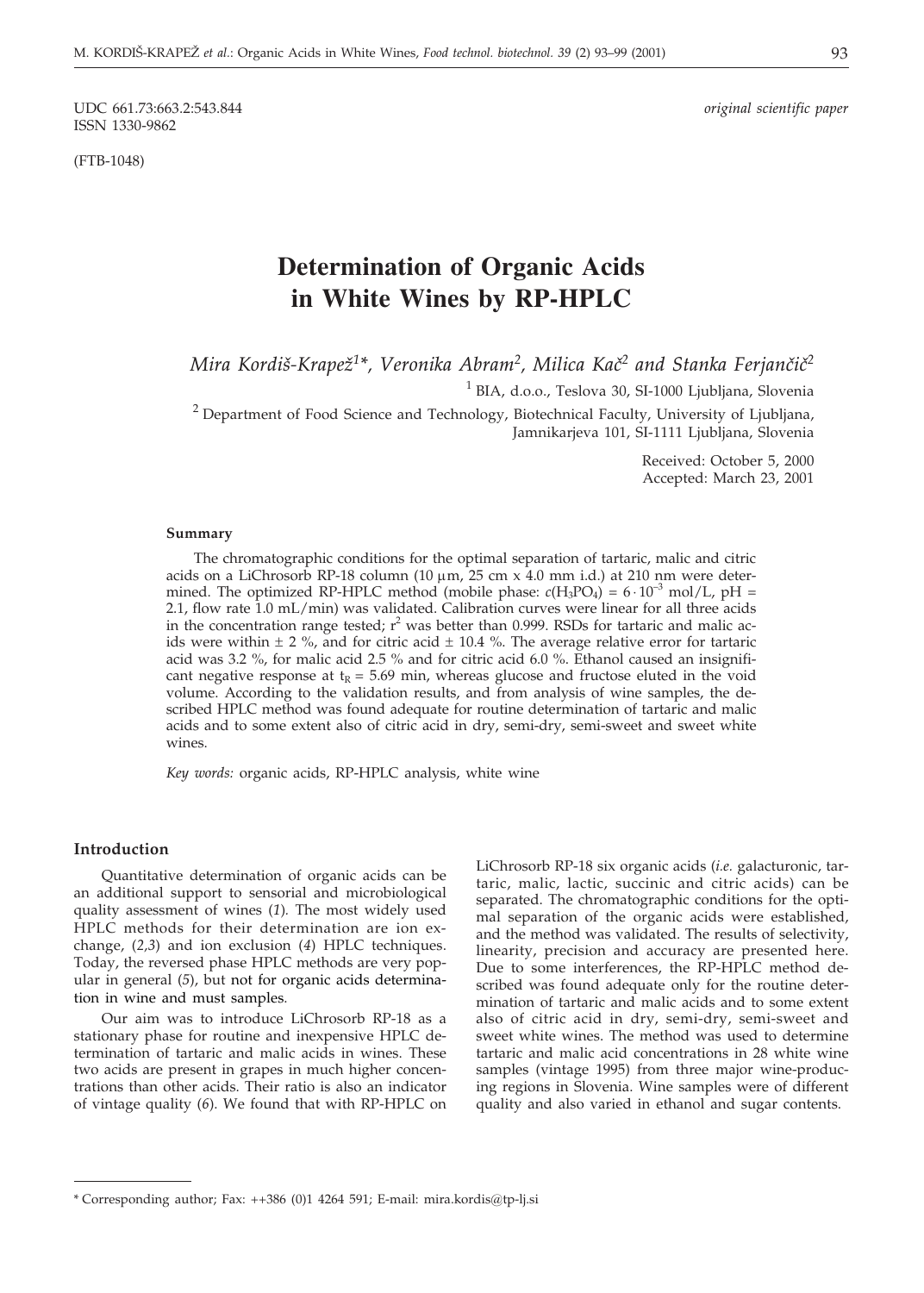## **Materials and Methods**

# *Chemicals*

All acids and reagents used were of analytical grade. Organic acids (p.a.) were from Merck, Germany.

## *Solvent*

In preparation of wine samples and standard solutions a mixture of 96 % ethanol and double distilled water (volume ratio 10/90) was used, which is referred to as the solvent. Prior to use, the solvent was sonicated for 5 minutes in an ultrasonic bath to remove air bubbles.

## *Standard solutions of organic acids*

All organic acids used for standards were dissolved in the solvent to simulate the matrix effect of wine samples. The concentrations of organic acids varied from 0.5 to 10.0  $g/L$  for tartaric acid; 0.2 to 15.0  $g/L$  for malic acid; 0.1 to 5.4  $g/L$  for lactic acid, and 0.05 to 1.0  $g/L$  for citric acid. The prepared standard solutions of organic acids were stored at 4 °C.

### *Standard solutions of sugars*

Two standard sugar solutions were prepared. The first one contained  $\gamma$ (glucose) = 100 g/L, and the second one  $\gamma$ (fructose) = 100 g/L of the solvent.

### *Wine samples*

The samples were provided from local wineries. Samples of 28 Slovenian white wines of vintage 1995 (see Table 4) were tested. They differed in quality, sugar concentration and provenience. Ethanol volume fraction varied from 10.1 to 12.6 %, according to the producers. An aliquot of wine sample was diluted (volume ratio  $1/1$ ) with solvent and  $20 \mu L$  of the obtained solution were injected. Before injection, all standards and sample solutions were filtered through Sartorius RC15 membrane filter units.

#### *Spiked wine samples*

For precision and accuracy validation, wine samples were spiked with organic acids to such an amount that the final concentration of the added acid varied from 1 to 3 g/L for tartaric and malic acids, and from 0.09 to 0.27 g/L for citric acid. Organic acid standards were accurately weighed in 50 mL volumetric flasks and dissolved in about 10 mL of the solvent. Then 25.0 mL of wine sample was added and the solution obtained was further diluted to 50 mL with the solvent.

## *HPLC system*

This comprised an X-act 4-channel degassing unit, (Jour Research, Sweden), a Maxi Star, K1000 HPLC pump (Knauer, Germany), a Marathon-XT autosampler (Spark-Holland, Holland), a UV/VIS detector (Knauer, Germany), a K-2301 RI detector (Knauer, Germany) and a ValueChrom data acquisition system (Bio-Rad, USA).

# *Chromatographic conditions for determination of organic acids*

A LiChrosorb RP-18 column (10  $\mu$ m, 25 cm x 4.0 mm i.d.), (Merck, Germany), with an injection volume of 20  $\mu$ L, wavelength 210 nm, and a mobile phase as below, flow rate 1.0 mL/min was employed.

For optimization of the separation of organic acids, aqueous solutions of  $H_3PO_4$  in three different concentrations were tested: mobile phase  $1 = 3.0 \cdot 10^{-4}$  mol/L  $(pH = 3.0)$ , mobile phase  $2 = 1.5 \cdot 10^{-3}$  mol/L  $(pH = 2.5)$ , mobile phase  $3 = 6 \cdot 10^{-3}$  mol/L (pH = 2.1).

# *Chromatographic conditions for*

*glucose and fructose determination*

Before determination of organic acids, glucose and fructose were determined on a Bio-Rad Aminex HPX-  $-87C$  (30 cm x 7.8 mm i.d.) column at 80 °C using an RI detector. Double distilled water was used as the mobile phase, with an injection volume of  $20 \mu L$ , and a flow rate of 0.6 mL/min (*7*).

## **Results**

## *Influence of pH of the mobile phase*

Separation of the organic acids on an HPLC LiChrosorb RP-18 (10  $\mu$ m, 25 cm x 4.0 mm i.d.) column was tested with three  $H_3PO_4$  solutions. Mobile phase 3  $c(H_3PO_4) = 6 \cdot 10^{-3}$  mol/L was the best mobile phase for HPLC separation of the organic acids tested as shown for 4 of them in Fig. 1. Although the pH of the mobile phase was 2.1, no column deterioration was observed even after prolonged use.



**Fig. 1. Influence of the mobile phase pH on the separation of organic acids, LiChrosorb RP-18 column** (10 μm, 25 cm x 4.0 mm i.d.), UV detection at 210 nm

#### *Selectivity of the method*

Under the conditions described galacturonic, tartaric, malic, lactic, succinic and citric acids could be separated on a LiChrosorb RP-18 (10  $\mu$ m, 25 cm x 4.0 mm i.d.) column (Fig. 2). The peaks of all acids were symmetrical and well separated, but the chromatogram in Fig. 2 shows 7 peaks. It was found that two peaks  $(t_R =$ 9.35 and 10.63 min) belong to succinic acid**.** We cannot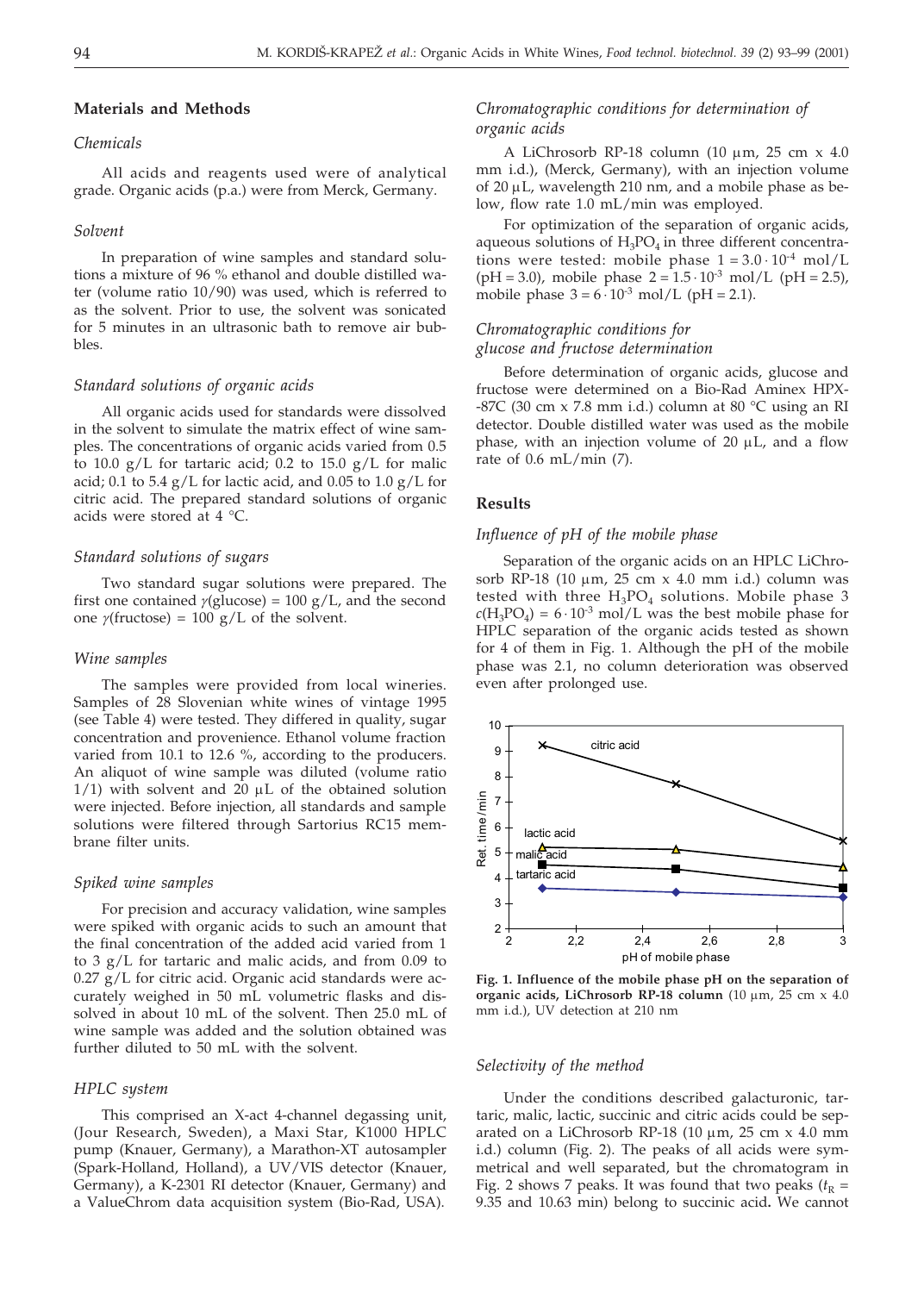explain the reason for such behaviour. Succinic acid has  $p\overline{K}_1$  = 4.16 and  $pK_2$  = 5.61 in aqueous solution, but these do not explain the occurrence of two peaks in a mobile phase with  $pH = 2.1$ . It is unclear why two peaks appear only in the case of succinic and not in the case of any other polycarboxylic acid. When the same standard solution of succinic acid was injected on a Bio-Rad Aminex HPX-87H column, only one peak was observed (unpublished results).

With the optimal mobile phase we were able to separate 6 organic acids (Fig. 2), but when validating the method, we found it suitable only for the 3 most representative (tartaric, malic and citric) acids in white wines.

Possible interference of ethanol, glucose and fructose on the determination of the acids was checked by separate injection of 20  $\mu$ L of ethanol, glucose and fructose standard solutions. Both sugars were dissolved in ethanol. Ethanol did not interfere with the determination of organic acids. Its elution at 5.69 min caused a very small, but negative response under the chromatographic conditions described. Glucose and fructose eluted in the void volume with  $t<sub>R</sub> = 3.10$  min.

The influence of shikimic and acetic acids on the determination of the main organic acids in wine was checked too. When a mixture of shikimic, lactic and acetic acids was injected, the separation of shikimic acid



Fig. 2. HPLC separation of galacturonic, tartaric, malic, lactic, succinic and citric acids on LiChrosorb RP-18 (10 µm, 25 cm x 4.0) mm i.d.) with  $c(H_3PO_4) = 6 \cdot 10^{-3}$  mol/L (pH=2.1), UV detection at 210 nm



**Fig. 3. Separation of shikimic, lactic and acetic acids on RP-HPLC column under the same conditions as in Fig. 2**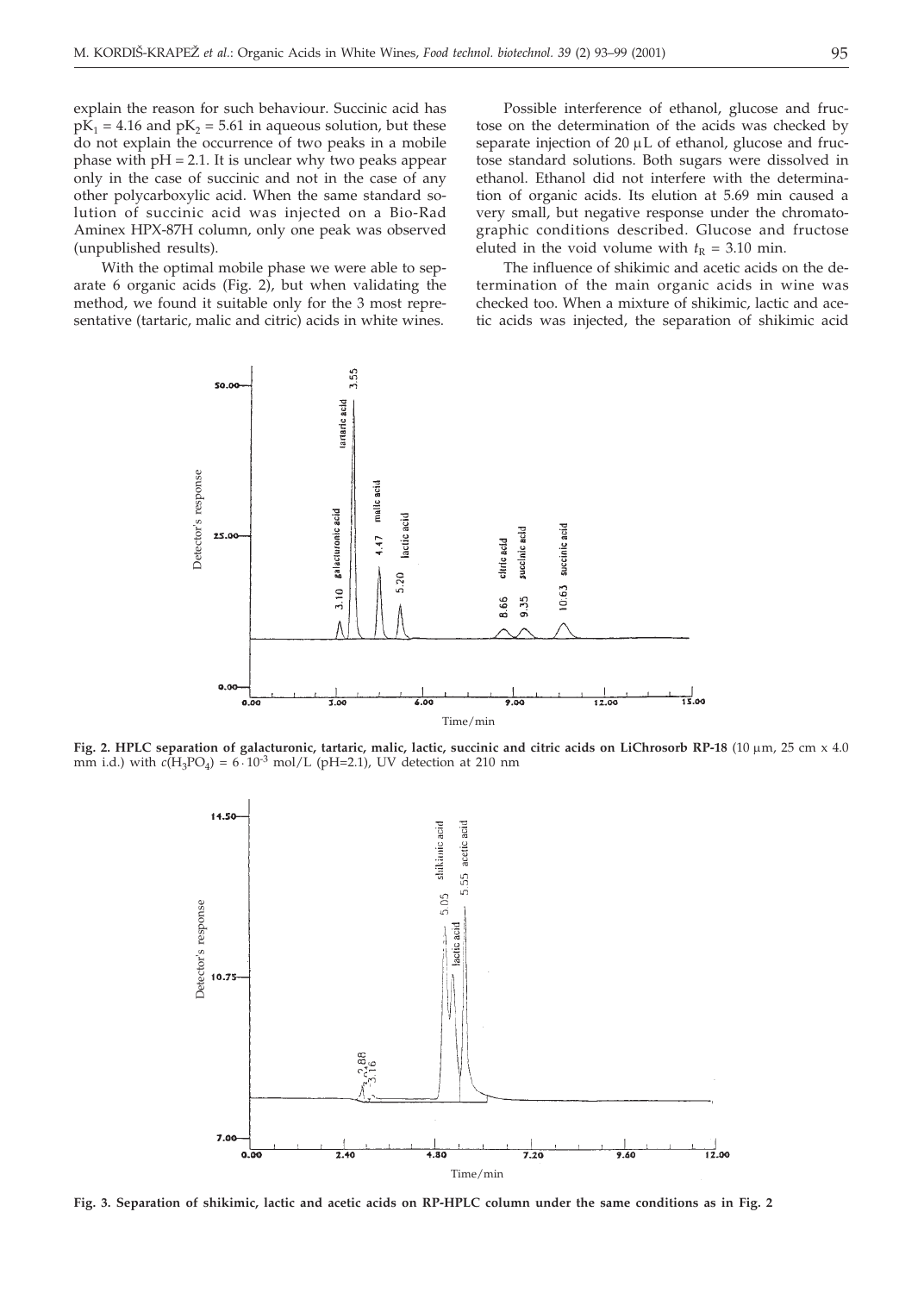from lactic acid was poor (Fig. 3). The resolution between shikimic and lactic acid was only 0.5, and the resolution between lactic and acetic acid was 1.3. Shikimic acid eluted at 5.05 min under the chromatographic conditions used. Usually, the concentration of shikimic acid in wines is low, but this acid has a much higher extinction coefficient (*8*) than the other organic acids present in wine. Therefore, this RP-HPLC method is not selective for the determination of lactic acid.

## *Linearity of the method*

The linearity of the method was validated at six to eight concentrations of each acid (tartaric, malic and citric acids). The concentrations of the standard solutions of organic acids were chosen in such a way that the whole expected concentration range of each acid in the samples was covered. A calibration curve for each or-

Table 1. Coefficients of the regression curve and the square of the correlation coefficient for each organic acid; HPLC analysis: LiChrosorb RP-18 column (10  $\mu$ m, 25 cm x 4.0 mm i.d.), mobile phase  $c(H_3PO_4) = 6 \cdot 10^{-3}$  mol/L, UV detection at 210 nm

| Organic acid | $\gamma$ (acid)range<br>Slope<br>g/L |        | Intercept | $r^2$  |
|--------------|--------------------------------------|--------|-----------|--------|
| Tartaric     | $0.500 - 7.508$                      | 236.35 | 14.074    | 0.9998 |
| Malic        | $0.200 - 15.000$                     | 128.62 | 4.621     | 0.9998 |
| Citric       | $0.049 - 0.987$                      | 1685.6 | $-3.124$  | 1.0000 |

Table 2. Precision of tartaric, malic and citric acid determination in wine samples on LiChrosorb RP-18 column; chromatographic conditions as in Table 1

|                          | Tartaric acid    |               |
|--------------------------|------------------|---------------|
| $\gamma$ (spiked)        | $\gamma$ (total) | $RSD(N=6)$    |
| g/L                      | g/L              | $\frac{0}{0}$ |
| $\Omega$                 | 1.9              | 1.04          |
| 1.0                      | 2.9              | 0.41          |
| 2.0                      | 3.9              | 0.33          |
| 3.0                      | 4.9              | 0.25          |
|                          | average          | 0.51          |
|                          | Malic acid       |               |
| $\gamma$ (spiked)        | $\gamma$ (total) | $RSD(N=6)$    |
| $\rm g/L$                | g/L              | $\%$          |
| $\overline{0}$           | 2.9              | 2.16          |
| 1.0                      | 3.9              | 1.25          |
| 2.0                      | 4.9              | 0.36          |
| 3.0                      | 5.9              | 0.37          |
|                          | average          | 1.03          |
|                          | Citric acid      |               |
| $\gamma$ (spiked)        | $\gamma$ (total) | $RSD(N=6)$    |
| g/L                      | g/L              | $\frac{0}{0}$ |
|                          | 0.24             | 15.04         |
| $\overline{0}$           | 0.33             | 12.91         |
| 0.09                     | 0.42             | 7.30          |
| 0.18                     | 0.51             | 6.41          |
| 0.27<br>10.41<br>average |                  |               |

ganic acid was constructed by linear regression of the observed average peak area versus concentration. The coefficients of the regression curves (the slope and the intercept on the y axis) and the squares of the correlation coefficients  $(r^2)$  were calculated by the least squares method. Calibration curves were linear for all the organic acids investigated (Table 1).

## *Precision of the method*

The precision of the method was determined by consecutive injections of blank wine samples and wine samples spiked with different concentrations of tartaric, malic and citric acids. For each concentration, the average area of the detector response, the standard deviation and the relative standard deviation (RSD) were calculated (Table 2).

The precision validation indicated that this HPLC method is suitable for tartaric and malic acid determination in white wines under the chromatographic conditions described (Table 2). The precision of the citric acid determination, on the contrary, shows that this method is not suitable for its quantitative determination in white wines. The main reason for such low precision of the citric acid determination is the low concentration of this acid in wines. Citric acid in wine can be quantified by this RP-HPLC method with a precision of only about 10 %.

Table 3. Accuracy of tartaric, malic and citric acid determination in wine samples on LiChrosorb RP-18 column; chromatographic conditions as in Table 1

| Accuracy of tartaric acid determination |                                      |                    |  |  |
|-----------------------------------------|--------------------------------------|--------------------|--|--|
| $\gamma$ (added)<br>(true value)        | $\gamma$ (found)<br>(measured value) | Average RE $(N=6)$ |  |  |
| g/L                                     | g/L                                  | $\%$               |  |  |
| 1.017                                   | 0.966                                | $-5.0$             |  |  |
| 2.012                                   | 1.961                                | $-2.6$             |  |  |
| 3.019                                   | 2.954                                | $-2.1$             |  |  |
|                                         | average RE for<br>tartaric acid (%)  | $-3.2$             |  |  |

Accuracy of malic acid determination

| $\gamma$ (added) | $\gamma$ (found)                 | Average RE $(N=6)$ |
|------------------|----------------------------------|--------------------|
| (true value)     | (measured value)                 |                    |
| g/L              | g/L                              | $\%$               |
| 1.009            | 0.988                            | $-2.1$             |
| 2.013            | 1.967                            | $-2.3$             |
| 3.022            | 2.930                            | $-3.0$             |
|                  | average RE for<br>malic acid (%) | $-2.5$             |

| Accuracy of citric acid determination |  |
|---------------------------------------|--|
|---------------------------------------|--|

| $\gamma$ (added)<br>(true value) | $\gamma$ (found)<br>(measured value) | Average RE $(N=6)$ |  |
|----------------------------------|--------------------------------------|--------------------|--|
| g/L                              | g/L                                  | $\%$               |  |
| 0.093                            | 0.088                                | $-5.4$             |  |
| 0.185                            | 0.182                                | $-1.6$             |  |
| 0.275                            | 0.245                                | $-10.9$            |  |
|                                  | average RE for<br>citric acid (%)    | $-6.0$             |  |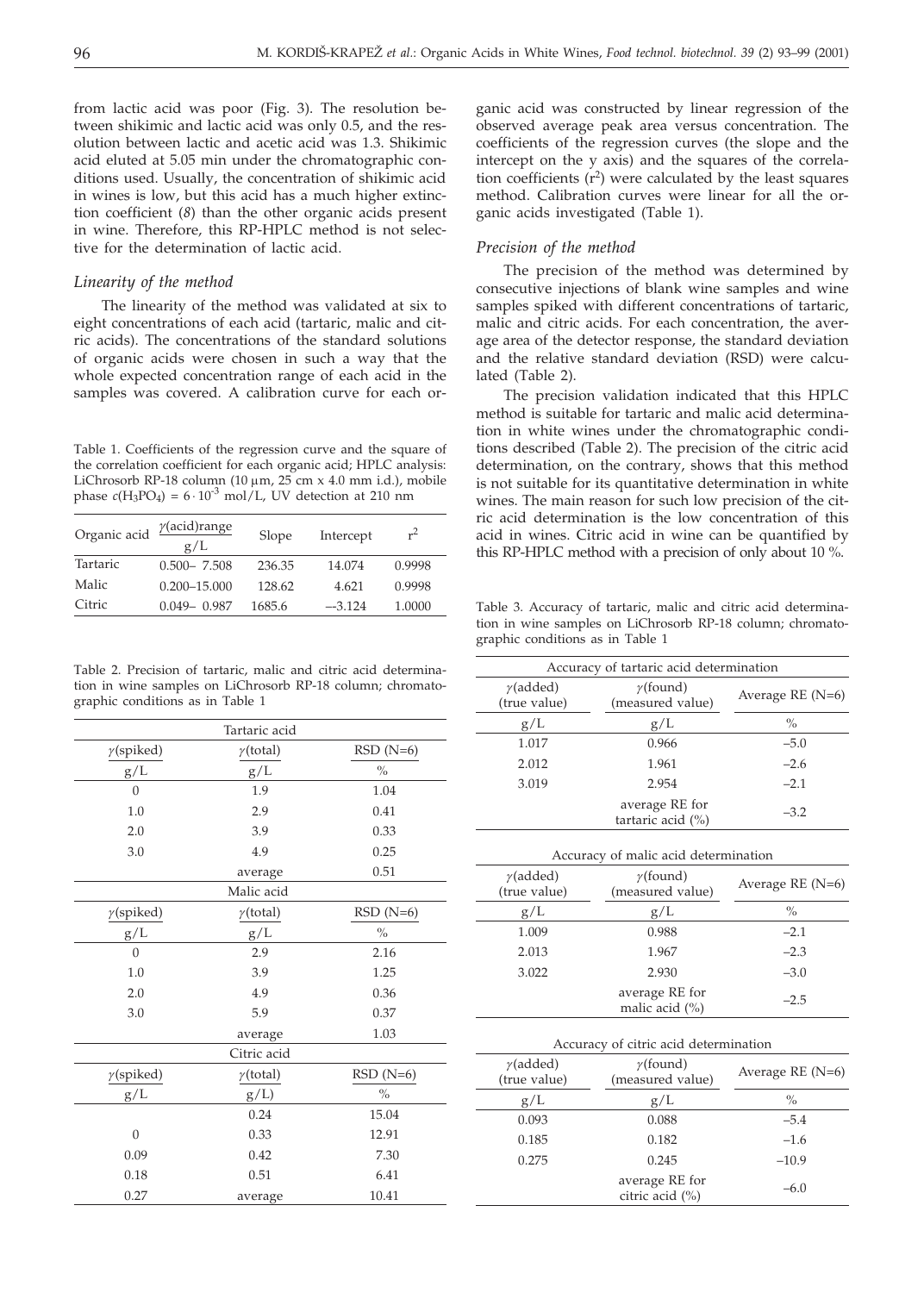|                       | Wine-producing | $\gamma$ (glucose)<br>$\gamma$ (fructose) |      | $\gamma$ (tartaric acid) | $\gamma$ (malic acid) |
|-----------------------|----------------|-------------------------------------------|------|--------------------------|-----------------------|
| Wine sample           | region         | g/L                                       | g/L  | g/L                      | $\rm g/L$             |
| Belokranjec           | Posavje        | 0.6                                       | 0.6  | 2.58                     | 3.68                  |
| Chardonnay $-$ a      | Podravje       | 0.3                                       | 4.2  | 1.67                     | 2.88                  |
| Chardonnay - b        | Podravje       | n.d.                                      | n.d. | 0.95                     | 6.07                  |
| Furmint               | Podravje       | 1.0                                       | 1.1  | 1.04                     | 2.99                  |
| Golden Ribolla        | Primorje       | 0.2                                       | 1.3  | 1.89                     | 2.88                  |
| Malvasia              | Primorje       | < 0.1                                     | 0.5  | 1.41                     | 1.77                  |
| Mueller-Thurgau       | Podravje       | 3.9                                       | 4.2  | 1.22                     | 4.06                  |
| Muškat otonel         | Podravje       | 1.2                                       | 12.4 | 1.10                     | 3.59                  |
| Pinela                | Primorje       | < 0.1                                     | 2.3  | 1.54                     | 3.04                  |
| Pinot blanc $- c$     | Podravje       | 3.9                                       | 4.3  | 0.95                     | 5.52                  |
| Pinot blanc - d       | Podravje       | 2.8                                       | 14.1 | 1.43                     | 2.72                  |
| Pinot gris            | Podravje       | 10.4                                      | 10.3 | 0.95                     | 5.68                  |
| Radgonska ranina      | Podravje       | 8.5                                       | 9.0  | 1.57                     | 3.81                  |
| Rhine Riesling $-$ e  | Podravje       | 5.8                                       | 6.1  | 1.61                     | 3.15                  |
| Rhine Riesling $- c$  | Podravje       | 6.4                                       | 6.4  | 1.39                     | 3.27                  |
| Rhine Riesling $- b$  | Podravje       | n.d.                                      | n.d. | 2.25                     | 3.71                  |
| Ribolla               | Primorje       | 1.2                                       | 1.9  | 1.48                     | 3.18                  |
| Sauvignon $- f$       | Podravje       | 4.7                                       | 4.1  | 2.10                     | 4.67                  |
| Sauvignon $- c$       | Podravje       | 4.0                                       | 5.6  | 1.40                     | 4.85                  |
| Sauvignon             | Posavje        | 4.2                                       | 4.7  | 1.78                     | 3.63                  |
| Sylvaner verde        | Podravje       | 4.7                                       | 4.7  | 1.77                     | 3.61                  |
| Tokay                 | Primorje       | 0.3                                       | 0.5  | 2.07                     | 2.47                  |
| Traminer              | Podravje       | 28.8                                      | 72.6 | 1.55                     | 2.72                  |
| Vrtovčan              | Primorje       | 0.8                                       | 2.0  | 1.52                     | 2.47                  |
| Welsch Riesling - a   | Podravje       | < 0.1                                     | 14.5 | 2.52                     | 2.56                  |
| Welsch Riesling $- c$ | Podravje       | 6.7                                       | 5.9  | 1.20                     | 2.72                  |
| White Muskat          | Podravje       | 8.0                                       | 5.5  | 1.90                     | 5.37                  |
| Zelen                 | Primorje       | 1.4                                       | 8.5  | 1.71                     | 3.15                  |

Table 4. Mass concentration of glucose, fructose, tartaric acid and malic acid in white wines (1995 vintage, different wine-producing regions in Slovenia); chromatographic conditions as in Table 1

a-f = different microlocation, n.d. = not determined

# *Accuracy of the method*

The accuracy of the method was measured as the agreement between the measured and the true value (found concentration and added concentration). Since for wine samples, the true value was not known, an approximation was obtained based on spiking a wine sample with known amounts of tartaric, malic and citric acids. A wine sample was spiked with three different concentrations of tartaric, malic and citric acids (added concentrations). The found concentration,  $\gamma(g/L)$ , (measured value) of each acid at each concentration was calculated by the method of external standards as follows:

 $\gamma = (A_{\text{sniked}} - A_{\text{blank}}) \cdot \gamma_{\text{std}} / A_{\text{std}}$ 

 $A<sub>snimed</sub>$  – detector's response of spiked sample

 $A<sub>blank</sub>$  – detector's response of blank sample

 $\gamma_{\rm std}$  – concentration of standard solution, g/L

Astd – detector's response of standard

By comparing the found concentrations to the added concentrations, the relative error (RE, %) was calculated for the determination of each acid (Table 3).

Similarly as in the case of precision, the best accuracy was found for tartaric and malic acids, the average relative errors being 3.2 % and 2.5 %, respectively, while the average relative error in the determination of citric acid was 6.0 %.

#### *Wine analysis*

The described HPLC method was finally used on 28 white wines (Fig. 4) from different wine-producing regions in Slovenia (different sugar contents, all 1995 vintage). The results of the glucose and fructose determinations (analyses were performed as described under Materials and Methods), as well as those of tartaric and malic acid determinations are presented in Table 4.

### **Conclusions**

The described RP-HPLC method using LiChrosorb RP-18 (10  $\mu$ m, 25 cm x 4.0 mm i.d.) with  $c(H_3PO_4)$  =  $6 \cdot 10^{-3}$  mol/L (pH=2.1) as mobile phase and UV detection at 210 nm is fast, all acids eluting in less than 9 min. When analysing different types of white wine no additional unknown interference appeared. According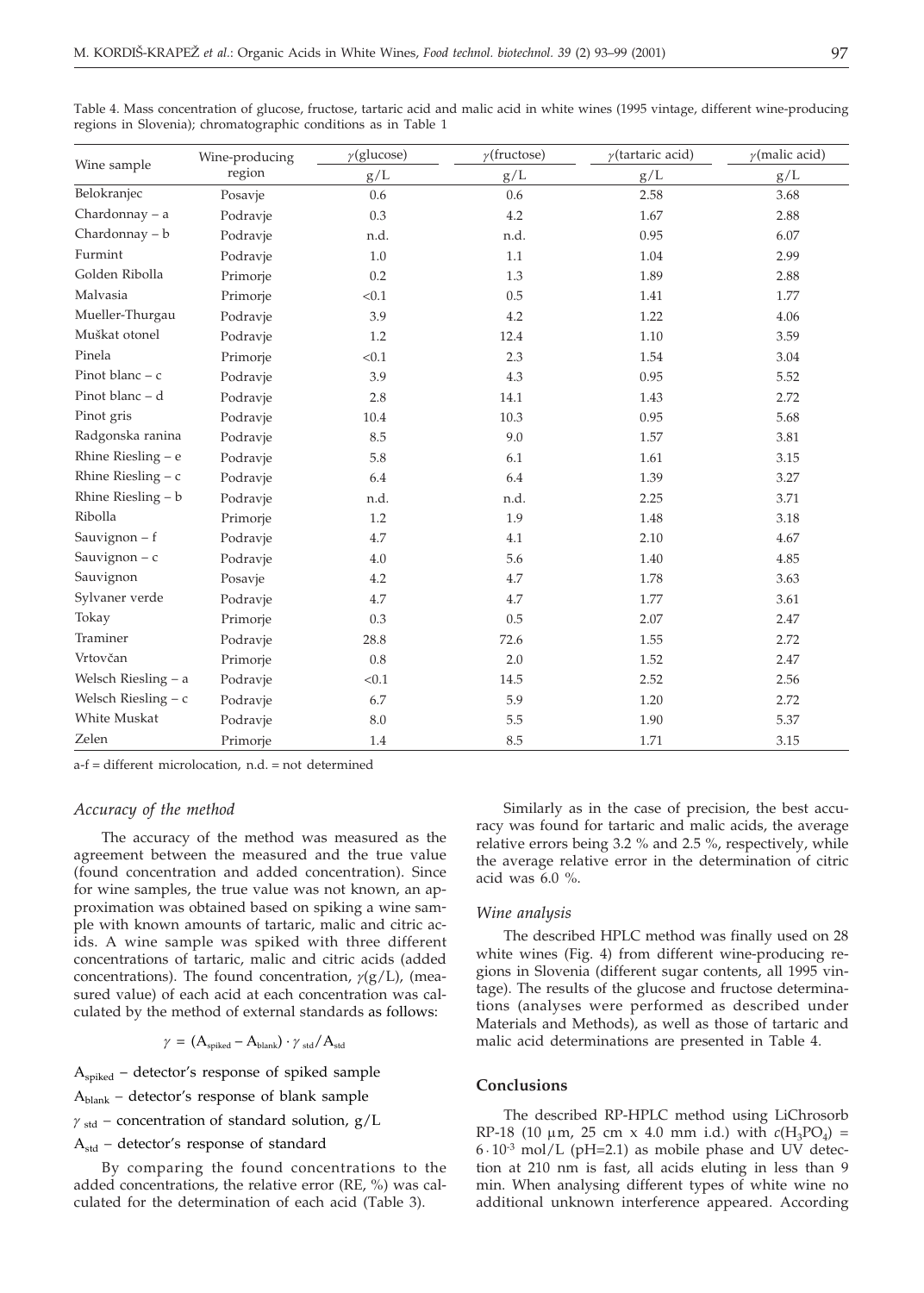

**Fig. 4. Separation of organic acids in a sample of sweet wine (Traminer, 1995, Podravje) on LiChrosorb RP-18 under the same conditions as in Fig. 2**

Table 5. Comparison of different HPLC methods

| Substance   | HPLC method                               | Reference                      | Linearity | Recovery        | Precision |
|-------------|-------------------------------------------|--------------------------------|-----------|-----------------|-----------|
| analysed    | used                                      | cited                          | r         | $\%$            | $RSD/\%$  |
|             | tartaric acid Cation exchange HPLC        | Frayne, 1986 (2)               | 1.00      | $101.3 - 103.7$ | 1.1       |
|             | tartaric acid Ion-exclusion HPLC          | Lopez-Tamames et al., 1996 (1) | 0.9999    | $101.4 + 1.3$   | 2.64      |
|             | tartaric acid RP-HPLC on LiChrosorb RP-18 | this work                      | 0.9999    | 96.8            | 0.51      |
| malic acid  | Cation exchange HPLC                      | Frayne, 1986 (2)               | 1.00      | $100.5 - 101.4$ | 0.7       |
| malic acid  | Ion-exclusion HPLC                        | Lopez-Tamames et al., 1996     | 0.9999    | $99.8 + 3.3$    | 1.50      |
| malic acid  | RP-HPLC on LiChrosorb RP-18               | this work                      | 0.9999    | 97.5            | 1.03      |
| citric acid | Cation exchange HPLC                      | Frayne, 1986 (2)               | 0.98      |                 | 1.5       |
| citric acid | Ion-exclusion HPLC                        | Lopez-Tamames et al., 1996 (1) | 0.9996    | $99.8 + 5.8$    | 2.85      |
| citric acid | RP-HPLC on LiChrosorb RP-18               | this work                      | 1.0000    | 94.0            | 10.41     |

to the validation results and from the analysis of different wine samples, the HPLC method described was found adequate for routine determination of tartaric and malic acids in dry, semi-dry, semi-sweet and sweet white wines. To a limited extent the method can also be considered adequate for routine determination of citric acid in various white wines.

The results of the validation were compared to the results of other authors (Table 5, *1,2*). The linearity of the HPLC methods compared is similar and adequate. Accuracy expressed as recovery shows that on LiChrosorb RP-18 a lower amount of the acids is determined, but the found values are still within the reliability interval of the methods to which our results are compared. The precision of our method for tartaric and malic acid determination is better or comparable to the precision of other HPLC method, while the precision for the citric acid is rather worse.

The main disadvantage of the method presented is the fact that not all organic acids of potential interest can be determined and that succinic acid has two peaks. On the other hand, it offers good routine quantitative determination of the two most important organic acids in white wines, as well as fast and simple isocratic separation on an inexpensive stationary phase with an unsophisticated HPLC system.

# **References**

- *1.* E. Lopez-Tamames, M. A. Puig-Deu, E. Teixeira, S. Buxaderas, *Am. J. Enol. Vitic. 47* (1996) 193–197.
- *2.* R. F. Frayne, *Am. J. Enol. Vitic. 37* (1986) 281–287.
- *3.* J. D. McCord, E. Trousdale, D. D. Y. Ryu, *Am. J. Enol. Vitic. 35* (1984) 28–29.
- *4.* M. L. Morales, A. G. Gonzales, A. M. Troncoso, *J. Chromatogr. A, 822* (1998) 45–51.
- *5.* A. Escobal, C. Iriondo, C. Laborra, E. Elejade, I. Gonzalez, *J. Chromatogr. A, 823* (1998) 349–454.
- 6. S. Šikovec: *Vinarstvo-od grozdja do vina*, ČZD, Kmečki glas, Liubliana (1993).
- *7. Guide to Aminex HPLC Columns for Food and Beverage Analysis,* Bio-Rad, Chemical Division, Richmond, CA, USA.
- *8.* P. Cane, *Enotecnico, 26* (1990) 69–72.